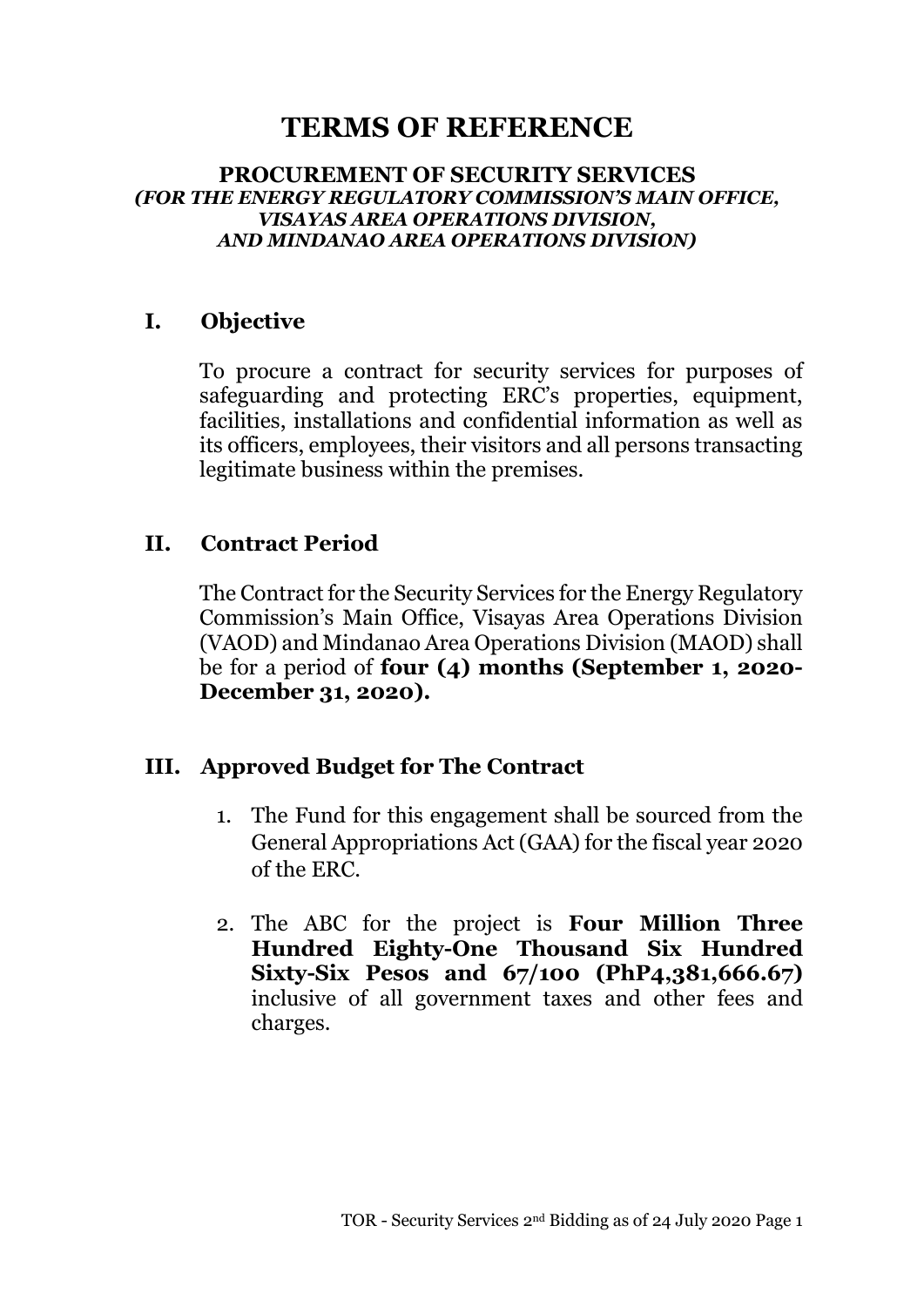### **IV. Mode of Procurement**

The procurement of Security Services for the Energy Regulatory Commission's Main Office, Visayas Area Operations Division (VAOD) & Mindanao Area Operations Division (MAOD) shall be undertaken through Competitive Bidding pursuant to RA No. 9184 and its 2016 Revised IRR.

### **V. Scope of the Project**

The prospective bidders shall bid and provide security services for the Energy Regulatory Commission Offices (*Main, VAOD and MAOD*), with details as follows:

1. To provide twenty-five (25) Security Guards, including one supervisor, who shall inspect, monitor, secure and guard the offices of ERC (*Main, VAOD and MAOD*) by rotation, 24 hours a day from Monday to Sunday.

| No. of<br><b>Security</b><br><b>Guards</b> | Location                                       |
|--------------------------------------------|------------------------------------------------|
| 21                                         | <b>ERC Main Office</b>                         |
|                                            | Pacific Center Building,                       |
|                                            | 33 San Miguel Avenue, Ortigas Center           |
|                                            | Pasig City                                     |
| $\overline{2}$                             | ERC Visayas Area Operations Division (VAOD)    |
|                                            | St. Mary's Drive Banilad, Cebu City            |
| $\overline{2}$                             | ERC Mindanao Area Operations Service (MAOD)    |
|                                            | Mintrade Bldg. Monteverde Ave Corner Sales St. |
|                                            | Davao City                                     |

2. To perform the following:

2.1 Guard and protect ERC properties from theft, arson, pilferage, trespassers, robbery, destruction and other unlawful acts committed by any person as well as maintain peace and order within ERC premises.

 2.2 Protect ERC officials, employees, visitors and guests from assault, harassment, threat or intimidation, and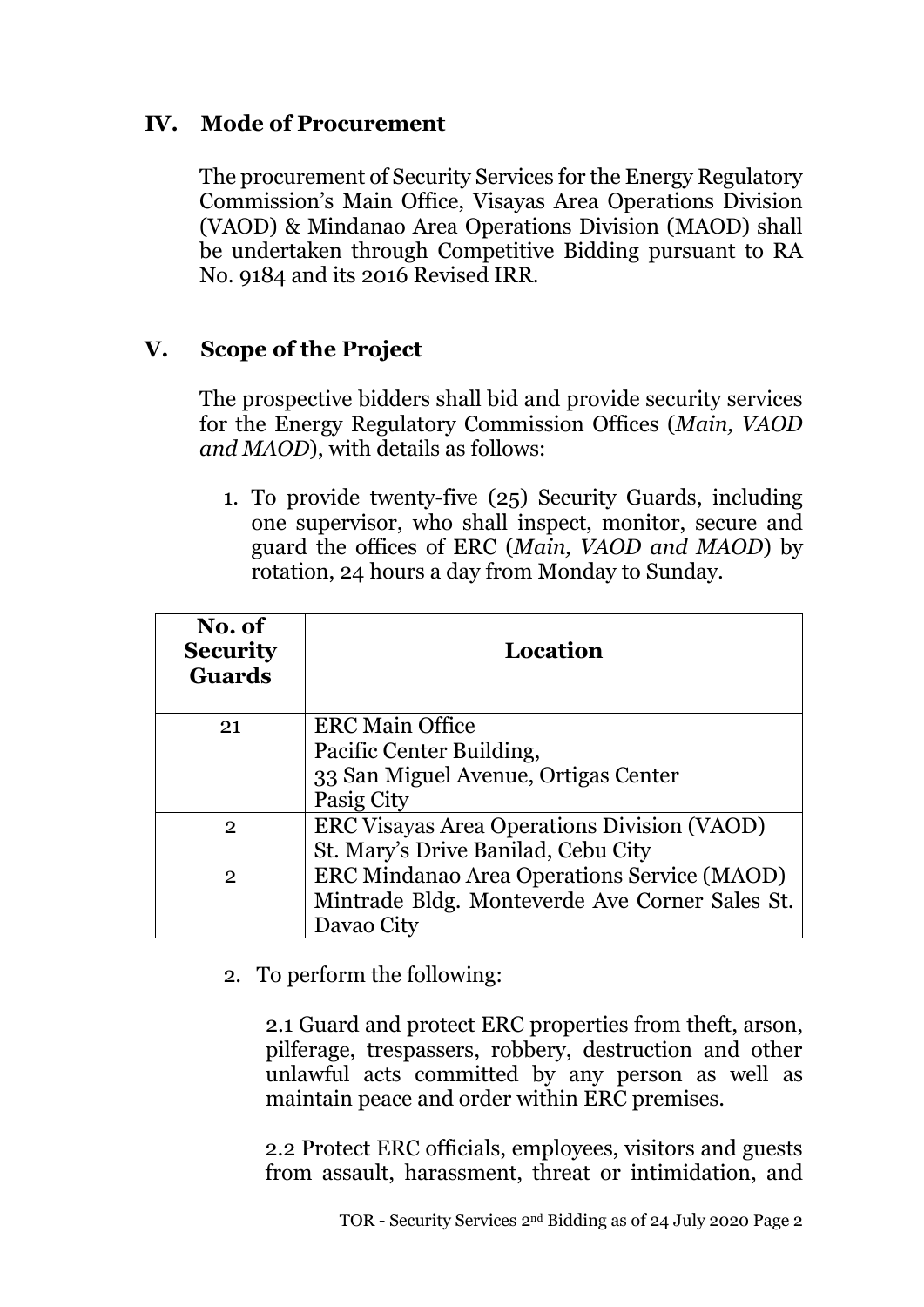other criminal acts, and to enforce and implement security and safety rules and regulations within ERC premises.

2.3 Conduct inspection of all bags and baggage carried by people coming in and out of the ERC premises.

2.4 Conduct random physical inspection of people coming in and out of the premises, as warranted.

2.5 Conduct thermal scanning of people coming in the premises.

2.6 Twenty (20) security guards will be hired at day shift and five (5) guards at night shift.

> For day shift (12 hours duty) – 20 guards For night shift (12 hours duty)-5 guards

#### **VI. Minimum Track Record**

The ERC desires a security Contractor who has completed, within the last five (5) years from the date of submission and receipt of bids, a single largest contract that is similar to the Contract to be bid. A similar contract must be a security contract the value of which must be at least fifty percent (50%) of the Approved Budget for the Contract (ABC).

#### **VII. Obligations and Responsibilities**

1. The Contractor shall:

1.1 Provide and operate efficient security plans and services in accordance with the standards prescribed by the ERC and the applicable laws, rules and regulations;

1.2 Provide ERC with specified number of qualified, competent, uniformed and armed guards who possess the following qualifications: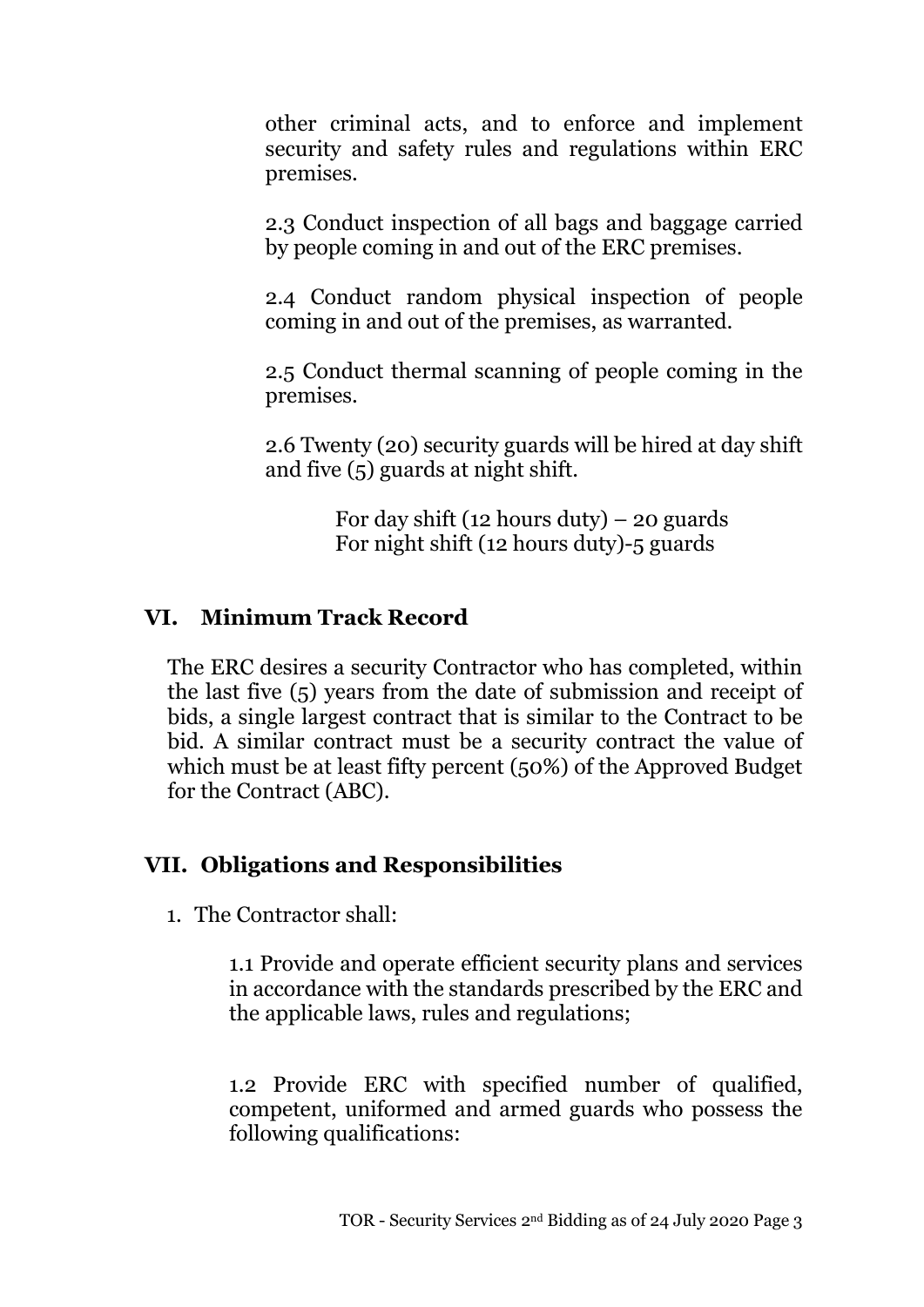a. Must be Filipino citizen;

b. The guards must be at least 2nd year college or should have earned 72 units in college. The security guards should also have 3 years relevant experience as guards;

c. Must be physically and mentally fit and not less than 21 or more than 45 years of age;

d. Must have passed and undergone regular security service training within the last 6 months, psychological evaluation test, neuro-psychiatric examination, polygraph integrity profile and drug test;

e. Must be of good moral character, courteous, alert and without any pending criminal case filed in court or any police record involving criminal acts;

f. Must be duly licensed and properly screened and cleared by PNP, NBI, and other government offices issuing clearances for employment.

1.3 Provide and maintain the required security service equipment, mobile units, and communications units and gears in ready and operational condition.

1.4 Provide registered firearms, nightsticks, and other paraphernalia, such as flashlights and hand-cuffs among others, to its employees. For this purpose, it shall submit to ERC a list of firearms with the corresponding license numbers assigned to its employees.

1.5 Provide Personal Protective Equipment (PPE) to its employees, without any additional cost to the ERC.

1.6 Ensure that it is able to respond to situations that require immediate assistance, in any form, to its employees during national emergency situations, without any additional cost to the ERC.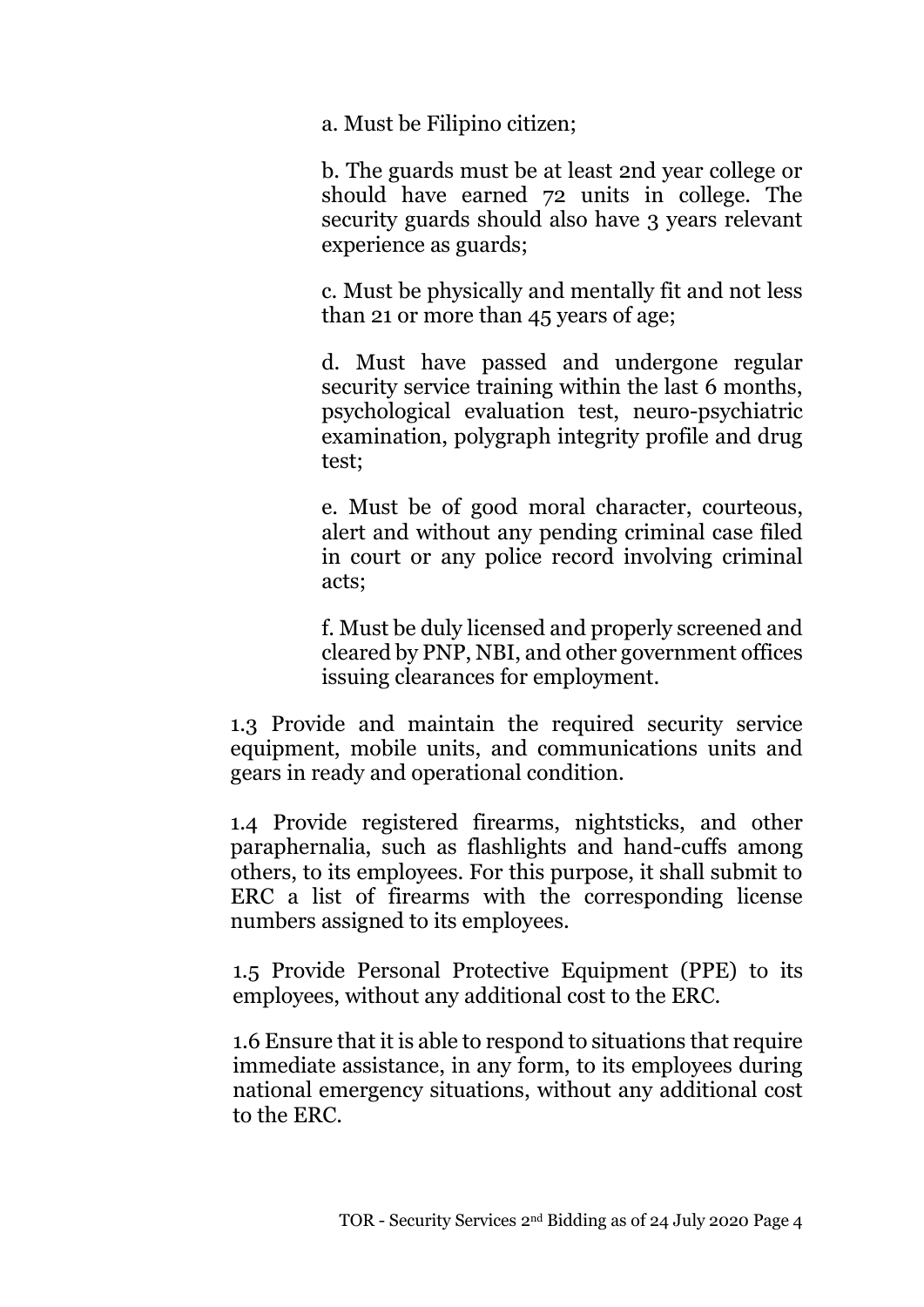1.7 Any one of the deployed security guards shall have appropriate trainings on any two (2) of the following:

- a. Crowd Control Management;
- b. Bomb Awareness and Management;
- c. Intelligence and Investigation; and
- d. Basic First Aid.
- 1.8 Provide, at no expense to ERC, security training programs for all security guards to be deployed such as, but not limited to, the following:
	- a. Recognition of characteristics and behavioral patterns of persons who are likely to threaten security,
	- b. Techniques used to circumvent security measures,
	- c. Crowd management and control techniques,
	- d. Security-related communications,
	- e. Inspection, control and monitoring techniques,
	- f. Basic Intelligence and Investigation Course, and report writing,

1.9 Comply with all laws, rules, and regulations, as well as other social legislations in favor of its security guards.

1.10 Employ security guards, with appropriate training on Customer Relations.

1.11 Provide a Supervisor who shall oversee security operations at the expense or overhead of the security services contractor.

1.12 Submit to the ERC daily reports in accordance with the form prescribed by ERC at Five o'clock in the afternoon (5:00 P.M.). Unusual incidents, such as those involving danger to life or property, injuries, altercations or disturbances, theft, and violations of ERC rules and policies, shall be reported immediately, but not later than two (2) hours from the discovery of the said incident.

1.13 Prepare and maintain a log book that should be made available for inspection at any time. A certified true copy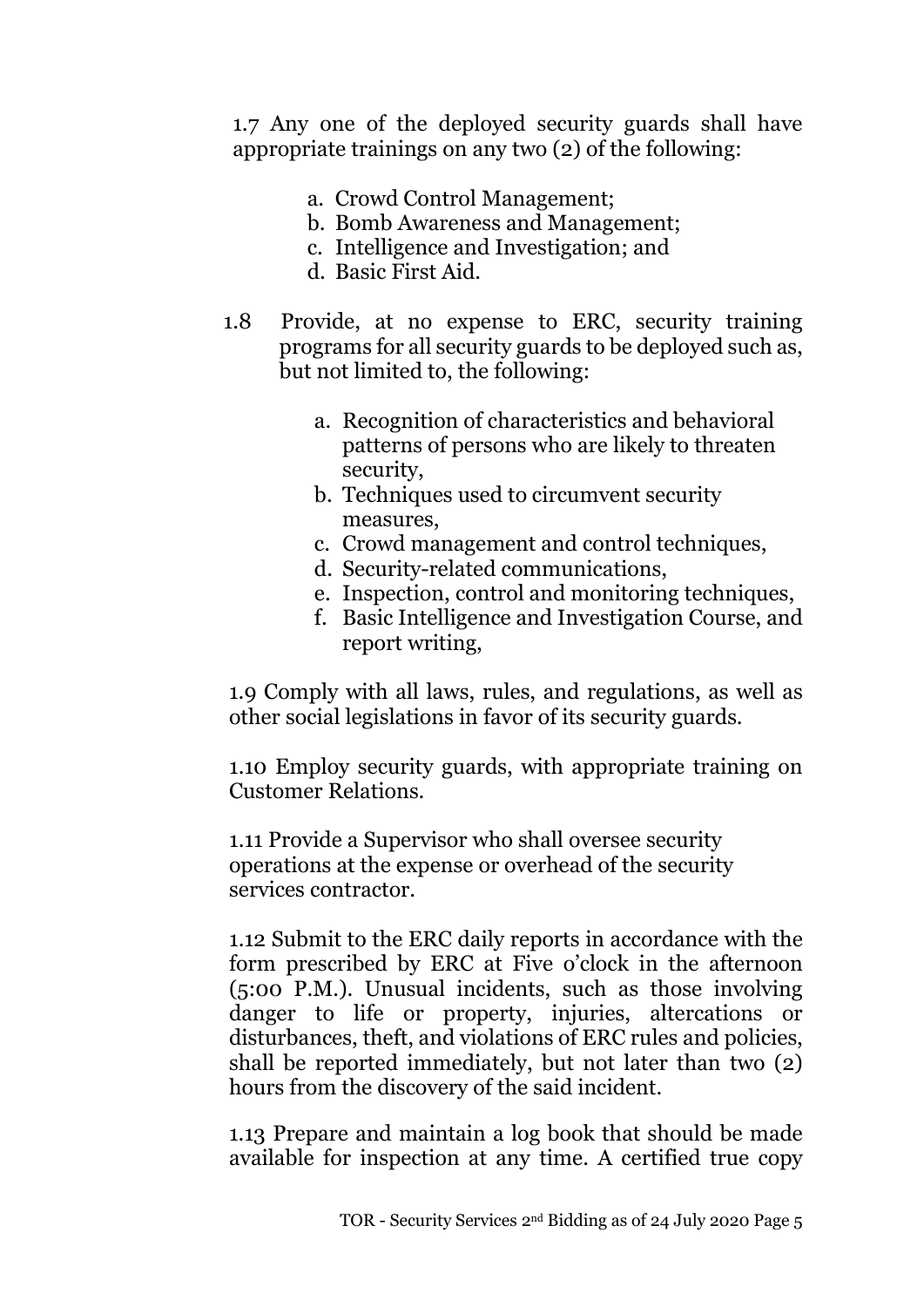thereof should be submitted within twenty-four (24) hours, upon the request of ERC.

1.14 Assume liability for any or all losses and damages for destructions to property or death/injuries sustained by the ERC, its employees, and guests, which are directly attributable to the negligence, fault, laxity, unlawful act or misconduct of the Contractor or any of its officers or security guards.

1.15 Provide insurance coverage or pay for life insurance premium for its security guards.

1.16 Comply with the reportorial requirements prescribed by ERC relative to the contractual obligations under the Contract.

1.17 Comply with all other applicable laws, rules, and regulations.

2. The ERC shall:

2.1 Allocate the total amount of **Four Million Three Hundred Eighty-One Thousand Six Hundred Sixty-Six Pesos and 67/100 (PhP4,381,666.67)** inclusive of all government taxes and other fees and charges, as the Approved Budget for the Contract (ABC) to cover the payment of the services rendered by the security personnel deployed thereat by the winning Contractor.

2.2 Pay the winning Contractor the Monthly Billing Rates stipulated in said Contract, subject to existing government auditing and accounting rules and regulations, for and in consideration of the services rendered by security personnel deployed by the winning Contractor and upon presentation of its semi-monthly personnel payment and affidavit or sworn certification that it has paid the salaries and benefits of its personnel for the period covered, per submitted payroll, and remitted the corresponding premiums to Pag-IBIG, SSS, PhilHealth, ECC, etc.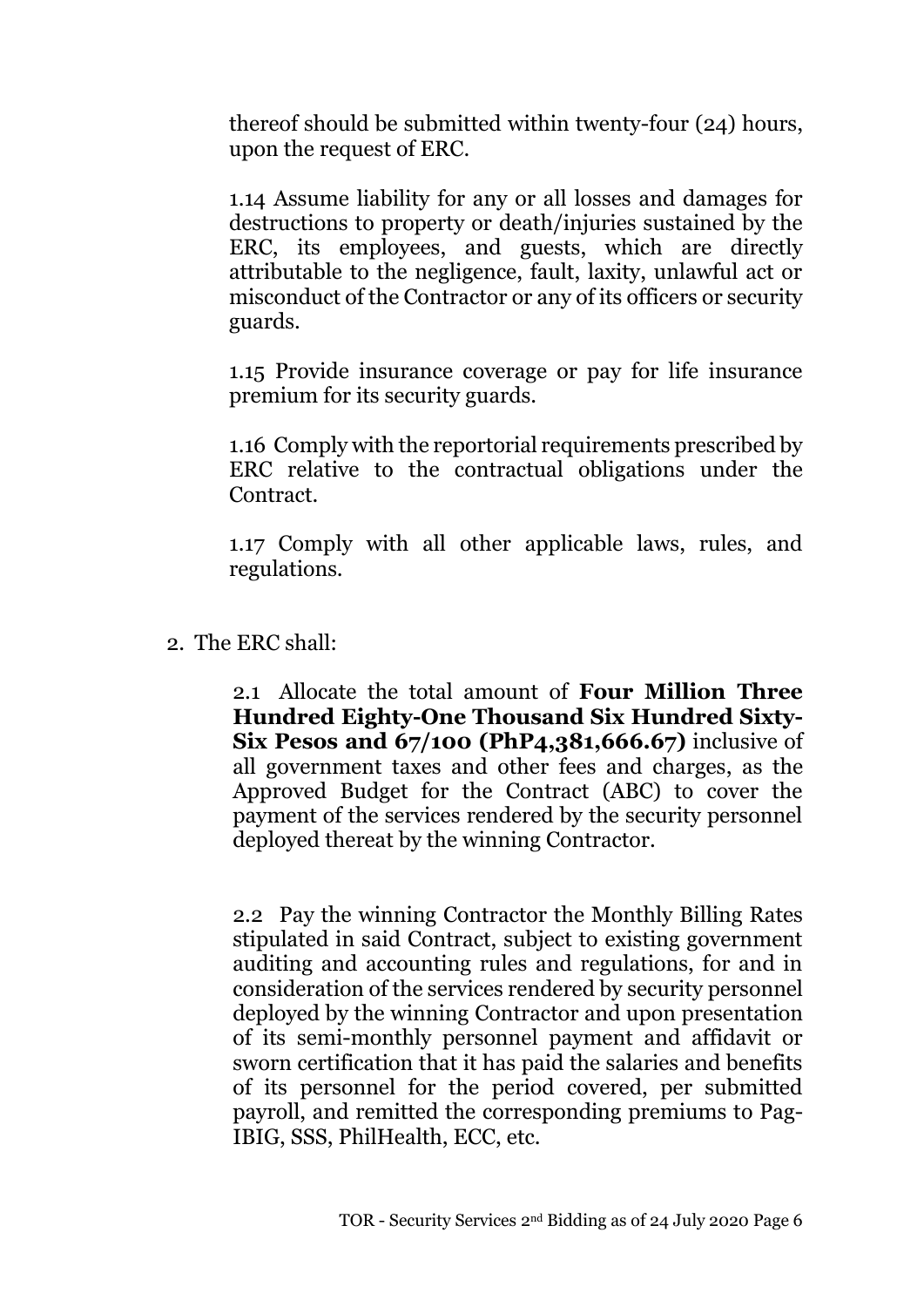## **VIII.Rights of Contractor and ERC**

- 1. The Contractor shall:
	- 1.1 Collect lawful charges for the services rendered, upon submission of reportorial requirements and compliance with the terms of the contract.
	- 1.2 Confer or meet with the authorized representatives of ERC on issues and concerns pertaining to proper implementation of the Contract.
- 2. The ERC shall:
	- 2.1 Develop together with the Contractor a Security Plan.
	- 2.2 Require the Contractor to submit supporting documents as basis for payment of services rendered by its security guards.
	- 2.3 Terminate and/or cancel the Contract as may be provided for therein.
	- 2.4 Exercise functional and operational supervision over the security guards deployed under the Contract for its proper implementation.

### **IX. Qualifications of the Contractor**

The Contractor should have the necessary eligibility, experience and expertise in providing the security services, as provided in the Bid Documents.

### **X. Liquidated Damages**

a. Where the Contractor refuses or fails to satisfactorily complete the work within the specified contract time, plus